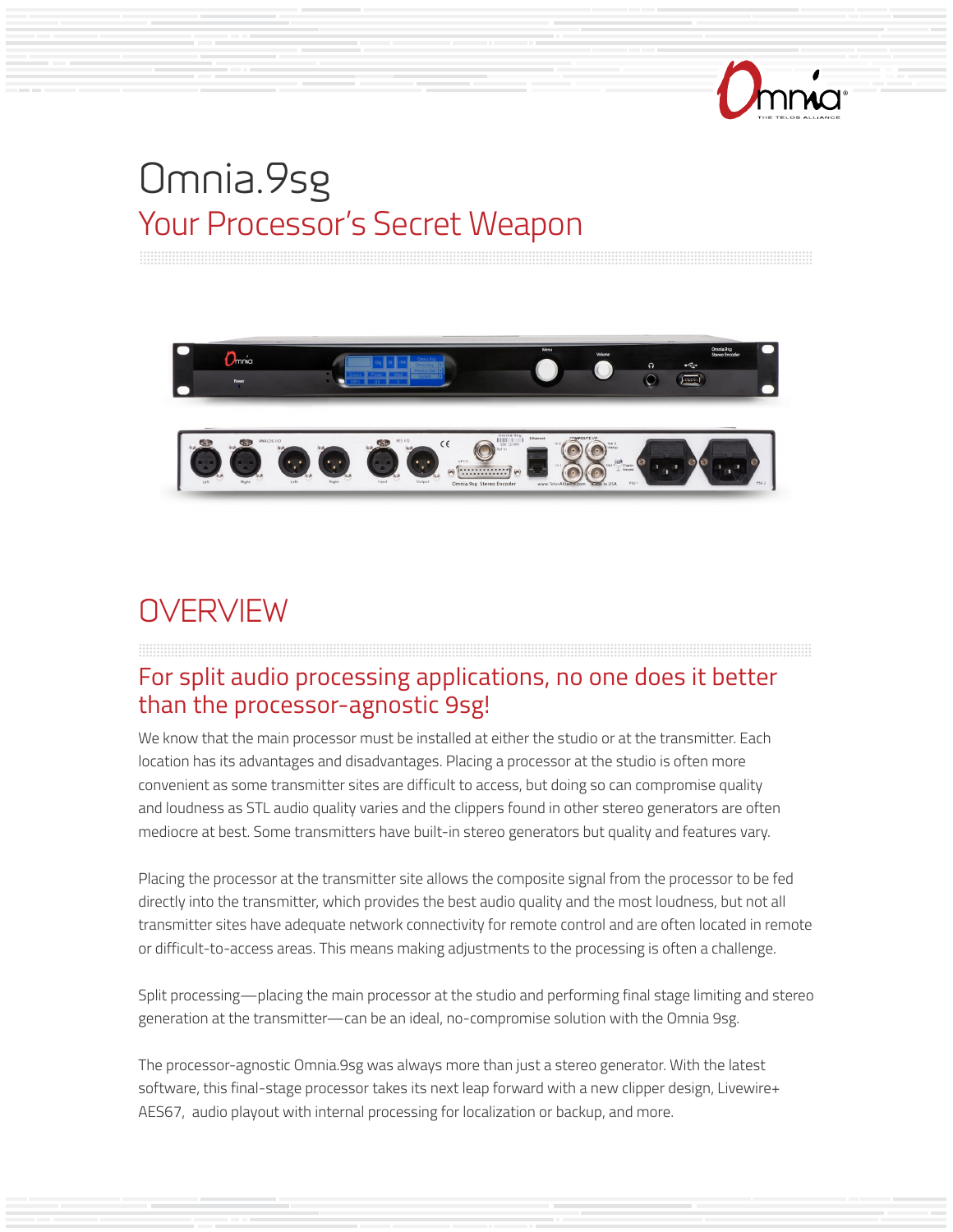#### Omnia.9sg | Your Processor's Secret Weapon

## **FEATURES**

- Full IP remote with remote audio streaming. Because transmitters are often located in hard-to-reach locations, full-featured remote access is critical.
- Optional RDS encoder supports UECP protocol, allowing each Omnia.9sg to be individually addressed to customize and localize RDS information.
- Built-in http server with push support for dynamic RDS data (with optional internal RDS encoder option).
- Selectable SSB (single sideband) stereo encoding makes SSB compatible with nearly all receivers.
- RF bandwidth controller reduces multipath distortion.
- ITU-R BS.412 power limiter for European countries.
- Auto Pilot turns off pilot for mono content, reducing noise, great for spoken word/news/talk/sports formats.
- Relay bypass including composite pass-through. Should Omnia.9sg fail or lose power, a backup standalone processor can be fed through it and be put on-air automatically and immediately.
- Built-in internal playback capability with processing. Should normal audio be lost, the built-in player in Omnia.9sg can immediately and automatically provide back-up content and audio processing until the problem is resolved.
- Optional local audio insertion allows each Omnia.9sg to interrupt normal program audio and insert local content such as traffic, weather, and geo-targeting advertising, with audio processing.
- "Omnia Toolbox" features including oscilloscope, FFT, and RTA, valuable signal-analysis tools built right into the product, eliminating the need for standalone engineering tools.
- Dual redundant power supplies. Back up if one supply fails. Each supply can be fed from a different electrical circuit; if one circuit fails, the unit stays on air.
- Two composite inputs, two composite outputs. A "hot" backup processor can be looped through the Omnia.9sg and be automatically and immediately placed on air should the 9sg fail or lose power; also makes it possible to use an external RDS encoder if desired.
- Built in stream receiver allows for a web stream to serve as an additional audio source
- Optional Kantar-certified watermarking support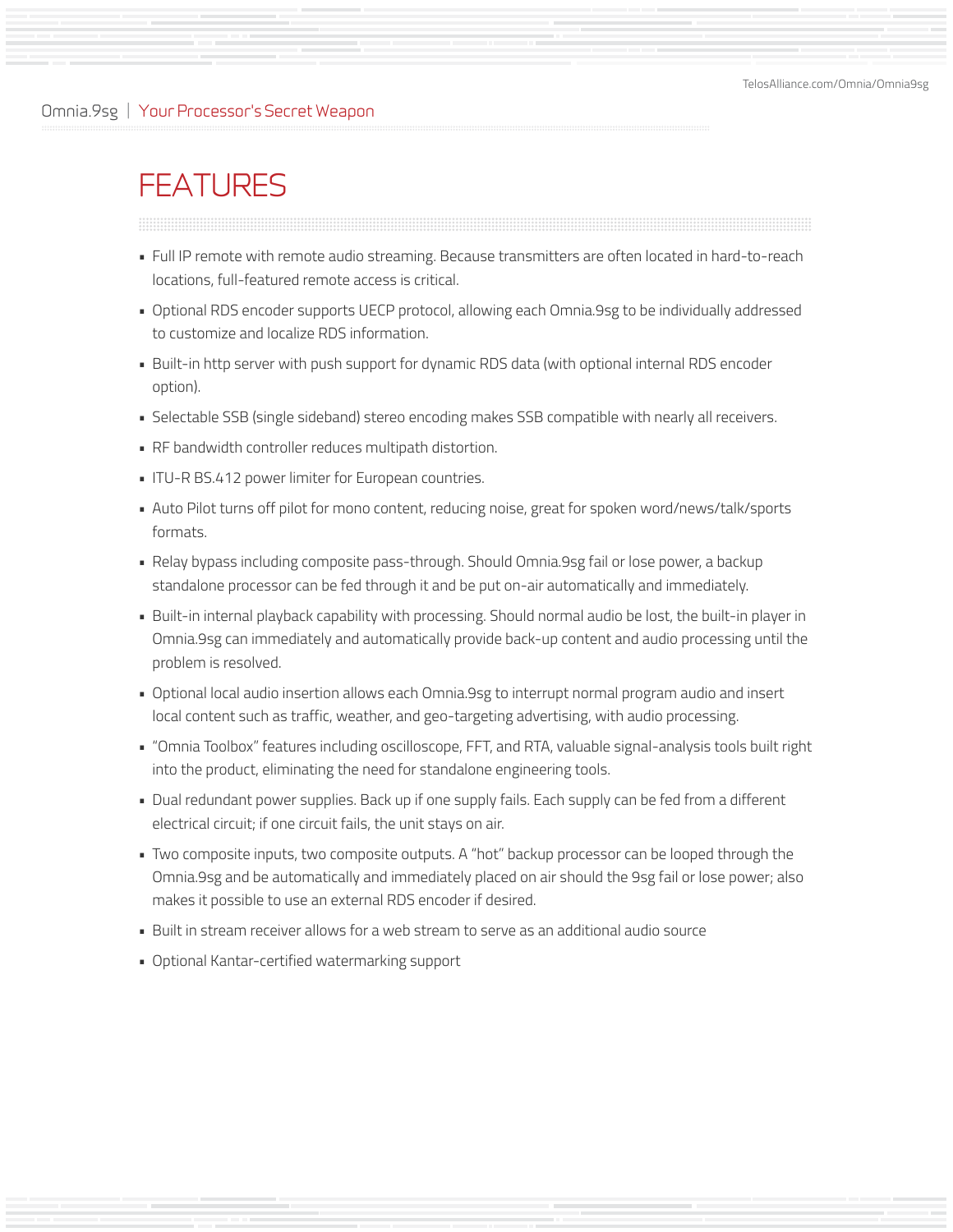## IN DEPTH

#### New Clipper Design

Audio processing architect Hans van Zutphen designed the new clipper now featured in the Omnia.9sg. This psychoacoustically controlled distortion masking clipper is louder, cleaner, and more efficient. It takes into account how the human ear perceives distortion and uses that information to effectively mask it, leaving only clean, distortion-free audio on the air. The new clipper also uses less internal processing power from the CPU to get the job done faster, resulting in lower latency.

#### Omnia.9sg Is Processor Agnostic

Omina.9sg is processor agnostic, making the processor you love even more loveable. That is, it can be used to improve the audio quality and loudness of any station with any processor from any manufacturer. If a station can't afford a brand new top-of-the-line processor, or if they like the sound of the front end of their current processor but want better back-end performance, they can add a 9sg for less than half the cost of a new all-in-one box.

#### No-Compromise Split Processing

We know that the main processor must be installed at either the studio or at the transmitter. Each location has its advantages and disadvantages. Placing a processor at the studio is often more convenient as some transmitter sites are difficult to access, but doing so can compromise quality and loudness as STL audio quality varies and the clippers found in other stereo generators are often mediocre at best. Some transmitters have built-in stereo generators but quality and features vary.

Placing the processor at the transmitter site allows the composite signal from the processor to be fed directly into the transmitter, which provides the best audio quality and the most loudness, but not all transmitter sites have adequate network connectivity for remote control and are often located in remote or difficult-to-access areas. This means making adjustments to the processing is often a challenge.

Split processing—placing the main processor at the studio and performing final stage limiting and stereo generation at the transmitter—can be an ideal, no-compromise solution with the Omnia 9sg.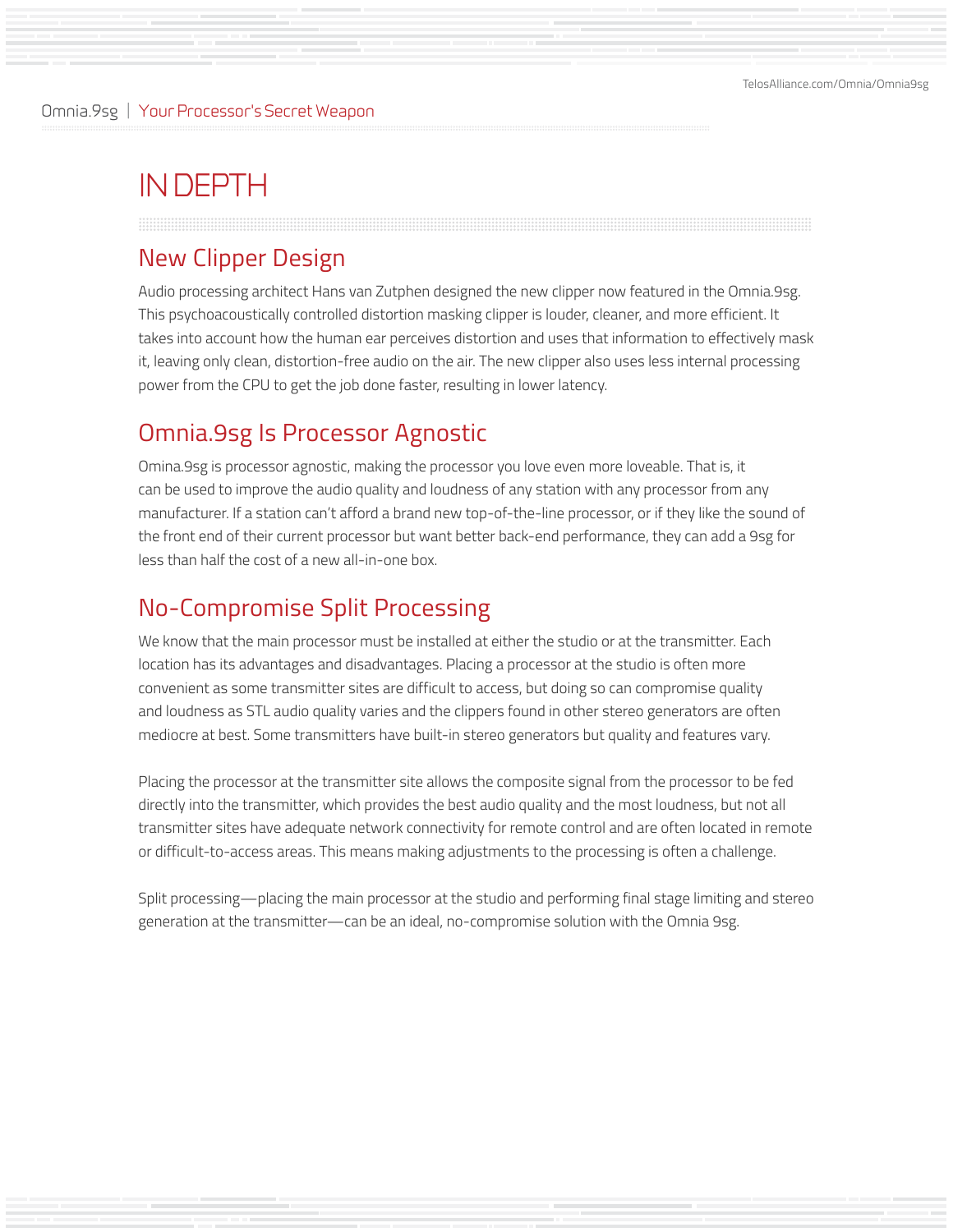[TelosAlliance.com/Omnia/Omnia9sg](https://www.telosalliance.com/Omnia/Omnia9sg)

#### Omnia.9sg | Your Processor's Secret Weapon

#### Multiple Transmitter Sites

Many FM broadcasters have their main transmitter at one tower site and their backup transmitter at another. A stereo generator is required at both transmitters, which often means two complete standalone processors. Installing an Omnia.9sg at each transmitter site allows a station to use the same main processor at the studio to feed both sites, which represents a potential cost savings and consistent processing between the main and auxiliary sites. This applies to applications where a common STL is shared between the sites or when individual STLs are used.

In Europe, it is common for a national broadcaster to work from a single studio location and have dozens or even hundreds of transmitter sites located throughout the country. The appeal of having one main processor at the studio and an Omnia.9sg at each transmitter site works brilliantly on this larger scale as well.

When configured with the local audio insertion option, these national broadcasters can also interrupt network content and insert localized content at each transmitter site such as local traffic, weather, or geo-targeted advertising.

#### Internal Playback with Processing

Omnia.9sg can now store audio on its SSD for internal file playback. The playback system can be used as a backup source in case something upstream in the chain fails (STL, studio, playback automation system), or for the insertion of local ads, IDs, weather, etc. To support local playout at the transmitter, Omnia.9sg includes a highly capable built-in 4-band processor of its own. Based upon the dynamics processing found in Omnia.7 and Omnia.9, it includes over 20 newly created presets designed specifically to work with Omnia.9sg's clipper.

Optionally, this internal processing can be licensed to process auxilliary input streams, turning your 9SG into a fully functional backup processor.

### Ratings Encoder & Enhancement Applications

Research shows that ratings encoders and/or enhancement devices such as Voltair benefit from being fed processed audio. Some processors have special "insert points" that make this possible internally, but many do not. Placing the main processor and the encoder at the studio and using Omnia.9sg at the transmitter can help facilitate this.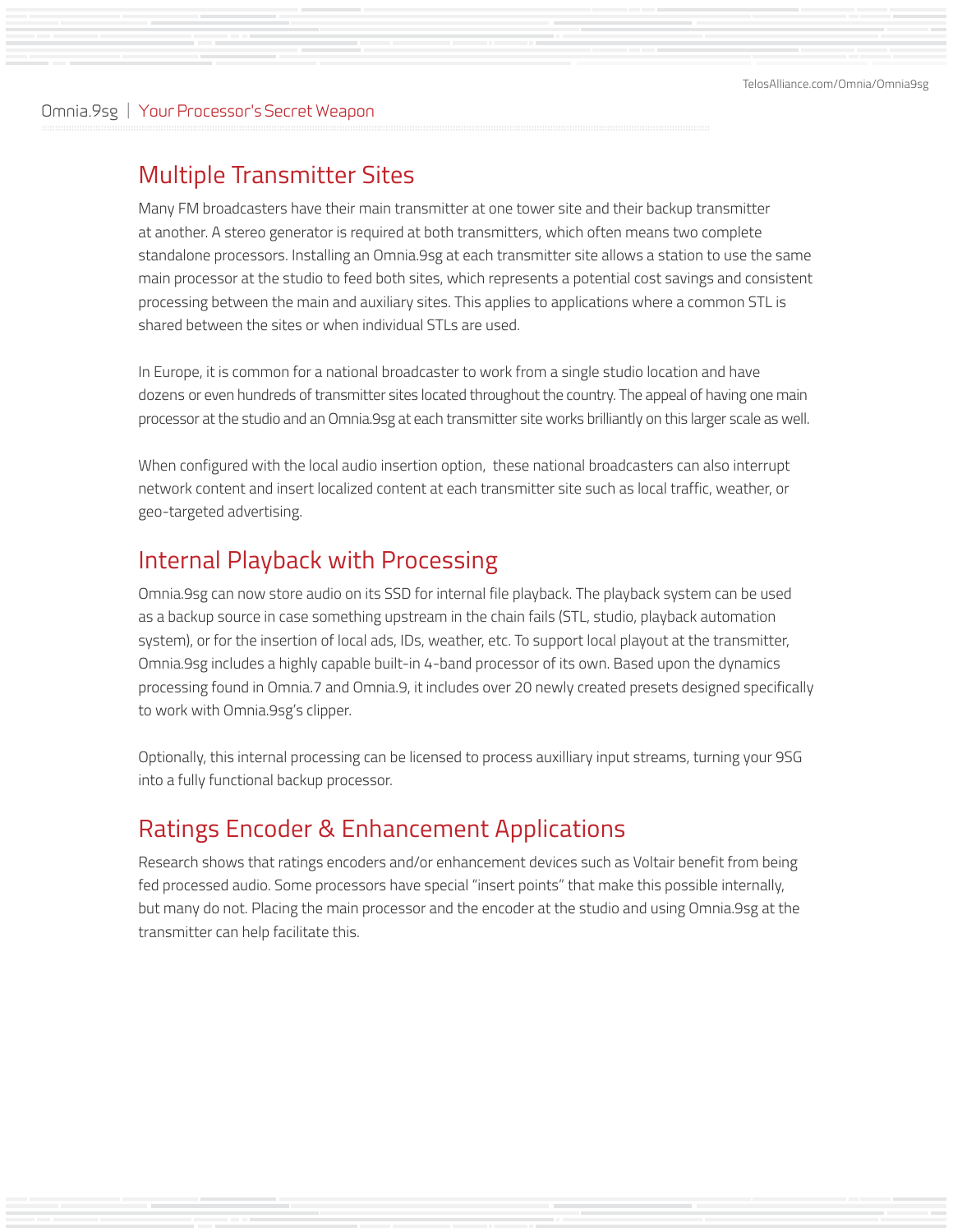Omnia.9sg | Your Processor's Secret Weapon

# **SPECIFICATIONS**

#### Frequency Response:

+/- .5 dB 20 Hz to 15 kHz

#### Signal-Noise Ratio:

Greater than -80 dBu de-emphasized, 20 Hz to 15 kHz

#### Stereo Separation:

65 dB minimum, 20 Hz to 15 kHz, 70 dB typical

### Stereo Baseband Output:

Adjustable from -2 dBu to +22 dBu (0.1 dB increments) into 600-Ohms, 20-Ohm output impedance

#### AoIP Networking

Livewire+ AES67 Compatible

#### Analog Inputs:

Two balanced, EMI filtered XLR connectors

### Digital Inputs:

AES/EBU In & External Sync

#### Composite I/O:

Four 75-Ohm BNC female, two inputs, two outputs

#### Remote Control:

RJ45 supporting 100BASE-T Ethernet connections